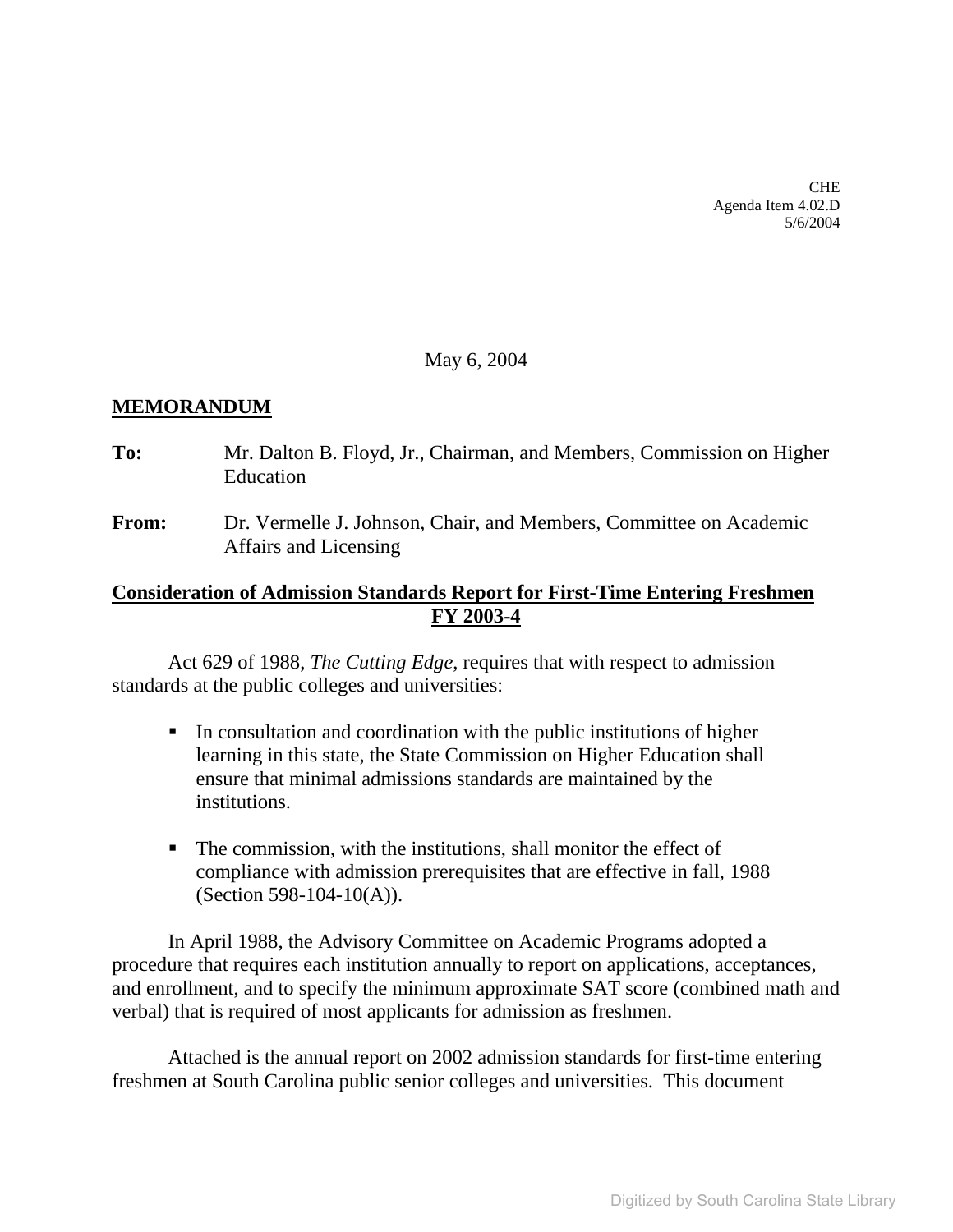summarizes the results of five different reports related to admission standards and to measures of achievement of first-time entering freshmen for the fall of 2002.

The Report is presented in five parts:

Part I: Fall 2003 Applications, Acceptances, and Actual Enrollments; Part II: Fall 2003 Data Related to High School Course Prerequisites; Part III: Fall 2003 SAT and ACT Scores: Part IV: Fall 2003 Provisionally Admitted Students; Part V: Fall 2004 Minimum Admissions Requirements

The data for Parts II-IV, and the actual enrollment data included in Part I, were electronically supplied by the institutions via the Commission on Higher Education's Management Information System (CHEMIS).

In Act 359 of 1996, the General Assembly reiterated the importance of reporting admissions standards. Section 59-103-45 again directs the Commission to review minimum undergraduate admission standards.

#### **Recommendation**

 The Committee on Academic Affairs and Licensing recommends that the Commission approve this report for transmission to the appropriate legislative bodies and the S.C. Department of Education in compliance with Act 629 and Act 359. In addition, the Committee recommends that USC-Beaufort take the appropriate steps as it transitions to four-year status to reduce its high percentage of provisionally accepted students (62.8%) to the Commission's recommended 15% or lower standard.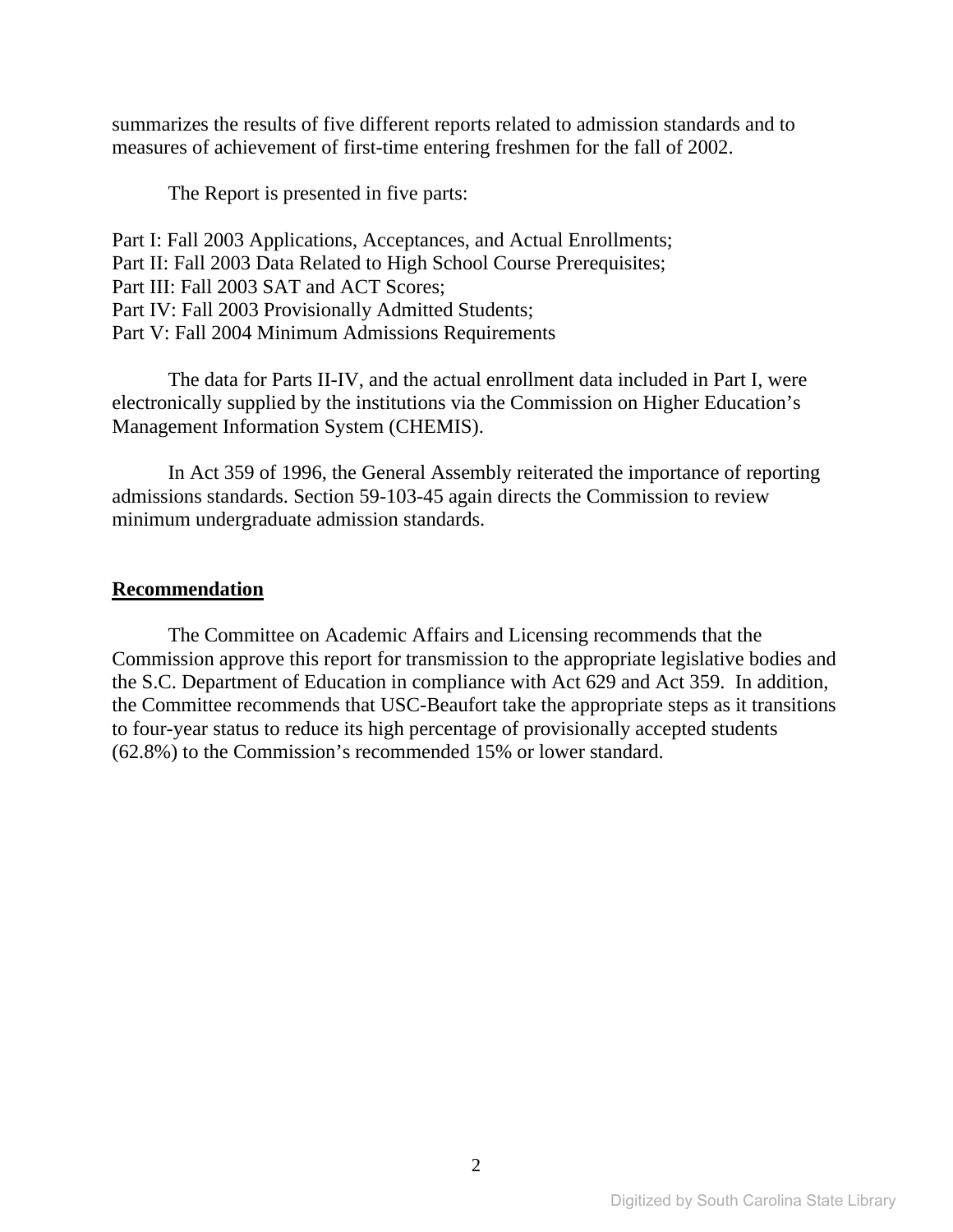# **ANNUAL REPORT ON ADMISSION STANDARDS FOR FIRST-TIME ENTERING FRESHMEN, FALL 2003 SOUTH CAROLINA PUBLIC SENIOR COLLEGES AND UNIVERSITIES**

This document reviews the results of five different reports related to admission standards and measures of achievement for first-time entering freshmen. The results are presented in five parts:

- **Part I:** Fall 2003 Applications, Acceptances, and Actual Enrollments
- **Part II:** Fall 2003 data related to high school course prerequisites;
- **Part III:** Fall 2003 SAT and ACT scores;
- **Part IV:** Fall 2003 data related to provisional students; and
- **Part V:** Fall 2004 minimum admission standards.

### **Part I: Applications, Acceptances, and Actual Enrollments**

In Fall 2003, 52,149 applications were received for admission as first-time freshmen at the public senior colleges and universities. Of these, 34,740 or 66.26 percent met the minimum admission standards at one or more of the public senior institutions and were offered admission to the institution. Of those who were offered admission, 14,586 or 41 percent of applicants actually enrolled.

**Table 1**, on the following page, shows the number and percent of students who applied, students who were accepted, and students who actually enrolled at each public senior institution.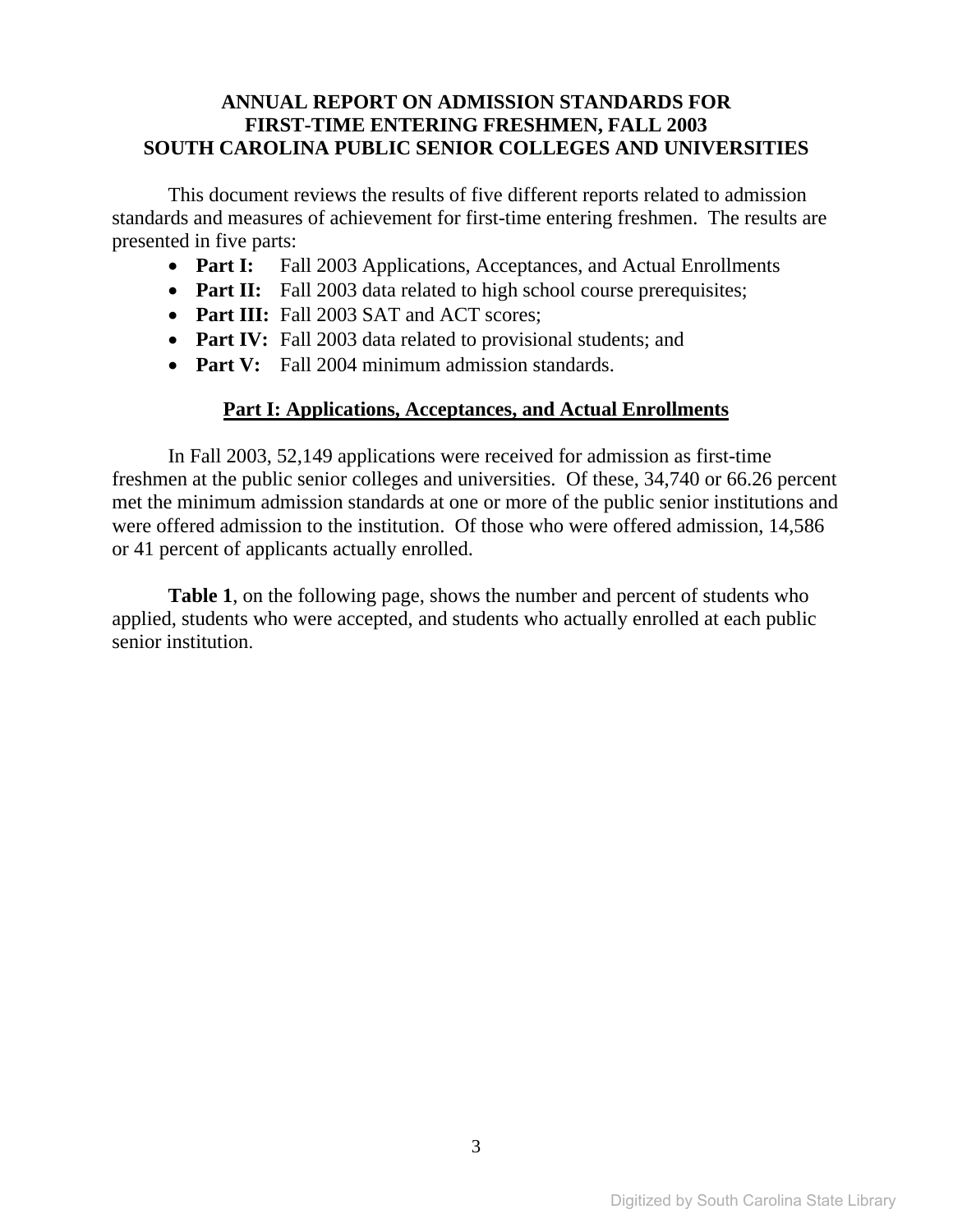| <b>TABLE 1</b><br>APPLICATIONS, ACCEPTANCES, AND ACTUAL ENROLLMENTS<br>S.C. PUBLIC SENIOR INSTITUTIONS, FALL 2003 |                                        |                                                     |                                                  |                                       |                                        |  |  |
|-------------------------------------------------------------------------------------------------------------------|----------------------------------------|-----------------------------------------------------|--------------------------------------------------|---------------------------------------|----------------------------------------|--|--|
|                                                                                                                   | Number of<br>Applications <sup>1</sup> | Number of<br>Applicants<br>Offered<br>Admission $1$ | Percent of<br>Applicants<br>Offered<br>Admission | Number<br>who<br>Actually<br>Enrolled | Percent<br>Accepted<br>and<br>Enrolled |  |  |
| Clemson                                                                                                           | 11,419                                 | 6,945                                               | 60.82%                                           | 2767                                  | 39.84%                                 |  |  |
| USC-Columbia                                                                                                      | 12,815                                 | 8,257                                               | 64.43%                                           | 3491                                  | 42.28%                                 |  |  |
| The Citadel                                                                                                       | 1,919                                  | 1,286                                               | 67.01%                                           | 553                                   | 43.00%                                 |  |  |
| Coastal Carolina                                                                                                  | 4,527                                  | 3,208                                               | 70.86%                                           | 1272                                  | 39.65%                                 |  |  |
| Coll. of Charleston                                                                                               | 7,006                                  | 4,536                                               | 64.74%                                           | 1874                                  | 41.31%                                 |  |  |
| <b>Francis Marion</b>                                                                                             | 2,057                                  | 1,565                                               | 76.08%                                           | 768                                   | 49.07%                                 |  |  |
| Lander                                                                                                            | 1,958                                  | 1,549                                               | 79.11%                                           | 547                                   | 35.31%                                 |  |  |
| S.C. State                                                                                                        | 2,558                                  | 2,045                                               | 79.95%                                           | 810                                   | 39.61%                                 |  |  |
| <b>USC-Aiken</b>                                                                                                  | 1,649                                  | 1,065                                               | 64.59%                                           | 565                                   | 53.05%                                 |  |  |
| <b>USC-Beaufort</b>                                                                                               | 307                                    | 273                                                 | 88.93%                                           | 164                                   | 60.07%                                 |  |  |
| <b>USC-Spartanburg</b>                                                                                            | 1,962                                  | 1,379                                               | 70.29%                                           | 701                                   | 50.83%                                 |  |  |
| Winthrop                                                                                                          | 3,972                                  | 2,632                                               | 66.26%                                           | 1074                                  | 40.81%                                 |  |  |
|                                                                                                                   | 52,149                                 | 34,740                                              | 66.62%                                           | 14,586                                | 41.99%                                 |  |  |

<sup>1</sup>Reported manually by the institutions.

 USC-Beaufort offered admission to the largest percentage of applicants, e.g., approximately 89 percent. S.C. State University, Lander University, and Francis Marion University offered the next largest percentage of applicants admission with approximately 80, 79, and 76 percent, respectively. USC-Spartanburg and Coastal Carolina University offered admission to approximately 70 percent of applicants while The Citadel, Winthrop University, College of Charleston, USC-Aiken, USC-Columbia and Clemson University offered admission to approximately 61 to 67 percent. USC-Beaufort enrolled the largest percentage (60%) of students who were offered admission, USC-Aiken, USC-Spartanburg, and Francis Marion University enrolled the next highest percentage at approximately 52, 51, and 49 percent, respectively. The remaining institutions had enrollment percentages that ranged from 35 to 43 percent. The most "selective" institution is Clemson (60 percent offered admission) . However, USC-Columbia, USC-Aiken and the College of Charleston follow closely with approximately 64% offered admission.

 Table 2 provides a five-year overview of applications, acceptances and actual enrollments. The number of applicants has increased nearly 10,000 over the last five years and the number enrolled has increased by approximately 1,800 students. However, the actual percent accepted and enrolled has decreased by approximately 1.8 percent.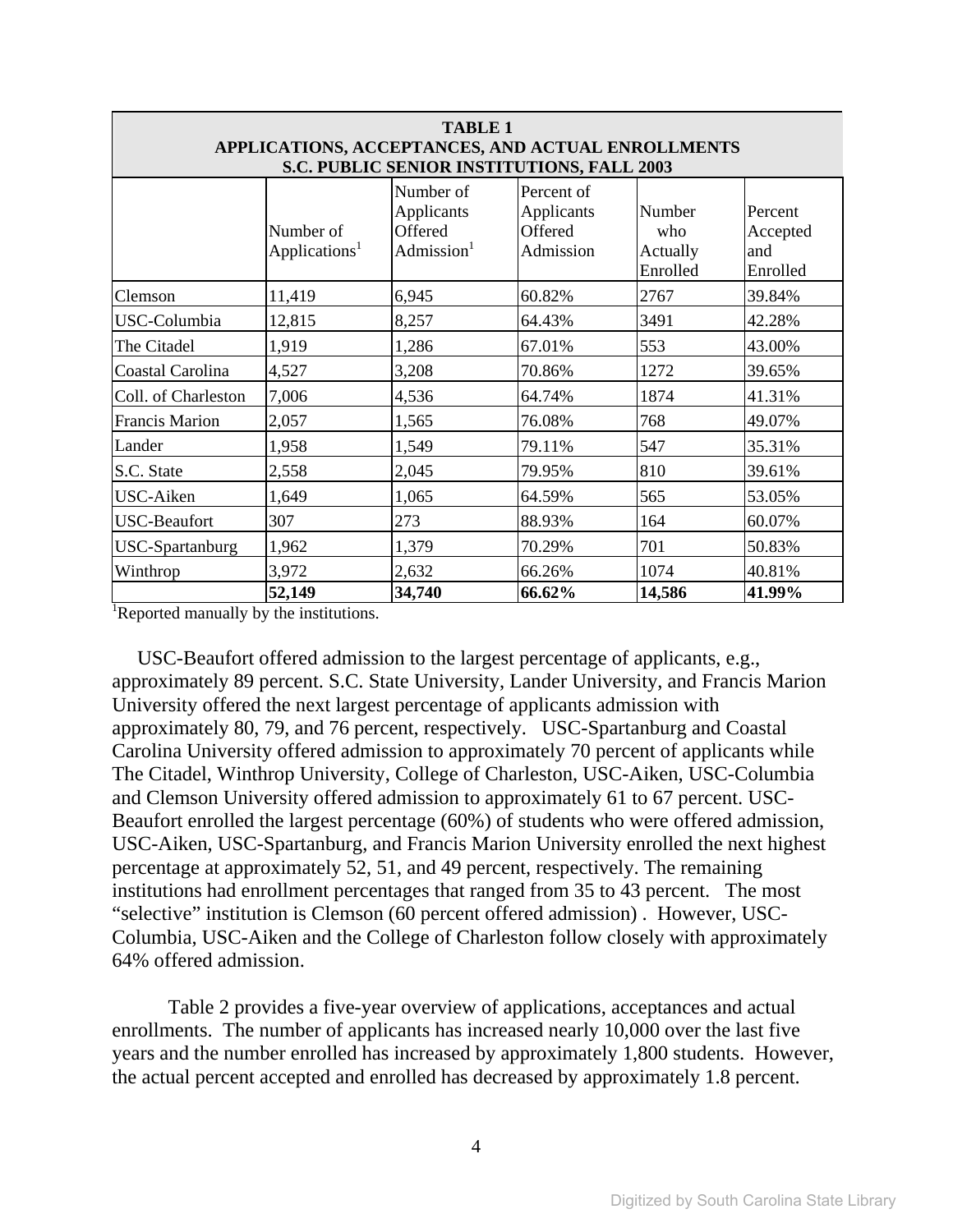| <b>TABLE 2</b>                                           |              |            |                             |            |              |  |  |  |
|----------------------------------------------------------|--------------|------------|-----------------------------|------------|--------------|--|--|--|
| <b>Applications, Acceptances, and Actual Enrollments</b> |              |            |                             |            |              |  |  |  |
| <b>S.C. Public Senior Institutions</b>                   |              |            |                             |            |              |  |  |  |
|                                                          |              |            | <b>Five Year Comparison</b> |            |              |  |  |  |
| Year <sup>1</sup>                                        | Number of    | Number of  | Percent of                  | Number who | Percent      |  |  |  |
|                                                          | Applications | Applicants | Applicants                  | Actually   | Accepted and |  |  |  |
|                                                          |              | Offered    | Offered                     | Enrolled   | Enrolled     |  |  |  |
|                                                          |              | Admission  | Admission                   |            |              |  |  |  |
| 1999                                                     | 42,615       | 29,209     | 68.54%                      | 12,799     | 43.82%       |  |  |  |
| 2000                                                     | 45,160       | 29,922     | 66.3%                       | 12,634     | 42.2%        |  |  |  |
| 2001                                                     | 47,315       | 30,984     | 65.5%                       | 13,048     | 42.1%        |  |  |  |
| 2002                                                     | 49,865       | 32,568     | 65.31%                      | 13,893     | 42.66%       |  |  |  |
| 2003 <sup>1</sup>                                        | 52,149       | 34,740     | 66.62%                      | 14,586     | 41.99%       |  |  |  |

<sup>1</sup> Only 2003 includes USC-Beaufort data.

### **Part II: Extent to Which 2002 Freshmen Met the High School Course Prerequisites**

Since Fall 1988, public senior colleges and universities in South Carolina have required that applicants for freshmen admission (who graduated from high school in 1988 or subsequent years) must have completed certain high school courses before being admitted. The required courses include the following:

- **1. Four units of English**: At least two units must have strong grammar and composition components, at least one must be in English literature, and at least one must be in American literature. Completion of College Preparatory English I, II, III, and IV will meet this criterion.
- **2. Three units of Mathematics**: These include Algebra I (for which Applied Mathematics I and II may count together as a substitute if a student successfully completes Algebra II), Algebra II, and Geometry. A fourth higher-level mathematics course is strongly recommended. The fourth course should be selected from among algebra III/trigonometry, precalculus, calculus, statistics, or discrete mathematics.
- **3. Three units of Laboratory Science**: Two units must be taken in two different fields and selected from among biology, chemistry, or physics. The third unit may be from the same field as one of the first two units (biology, chemistry, or physics) or from any laboratory science for which biology and/or chemistry is a prerequisite. Courses in earth science, general physical science, or introductory or general environmental science for which biology and/or chemistry is not a prerequisite will not meet this requirement. It is strongly recommended that students take physical science (taught as a laboratory science) as a prerequisite to the three required units of laboratory science outlined in the section.
- **4. Two units of the same foreign language**.
- **5. Three units of social science:** One unit of U.S. History is required; a half unit of Economics and a half unit in Government are strongly recommended.
- **6.** Four units of electives: Four college preparatory units must be taken from at least three different fields selected from among Computer Science, English, Fine Arts,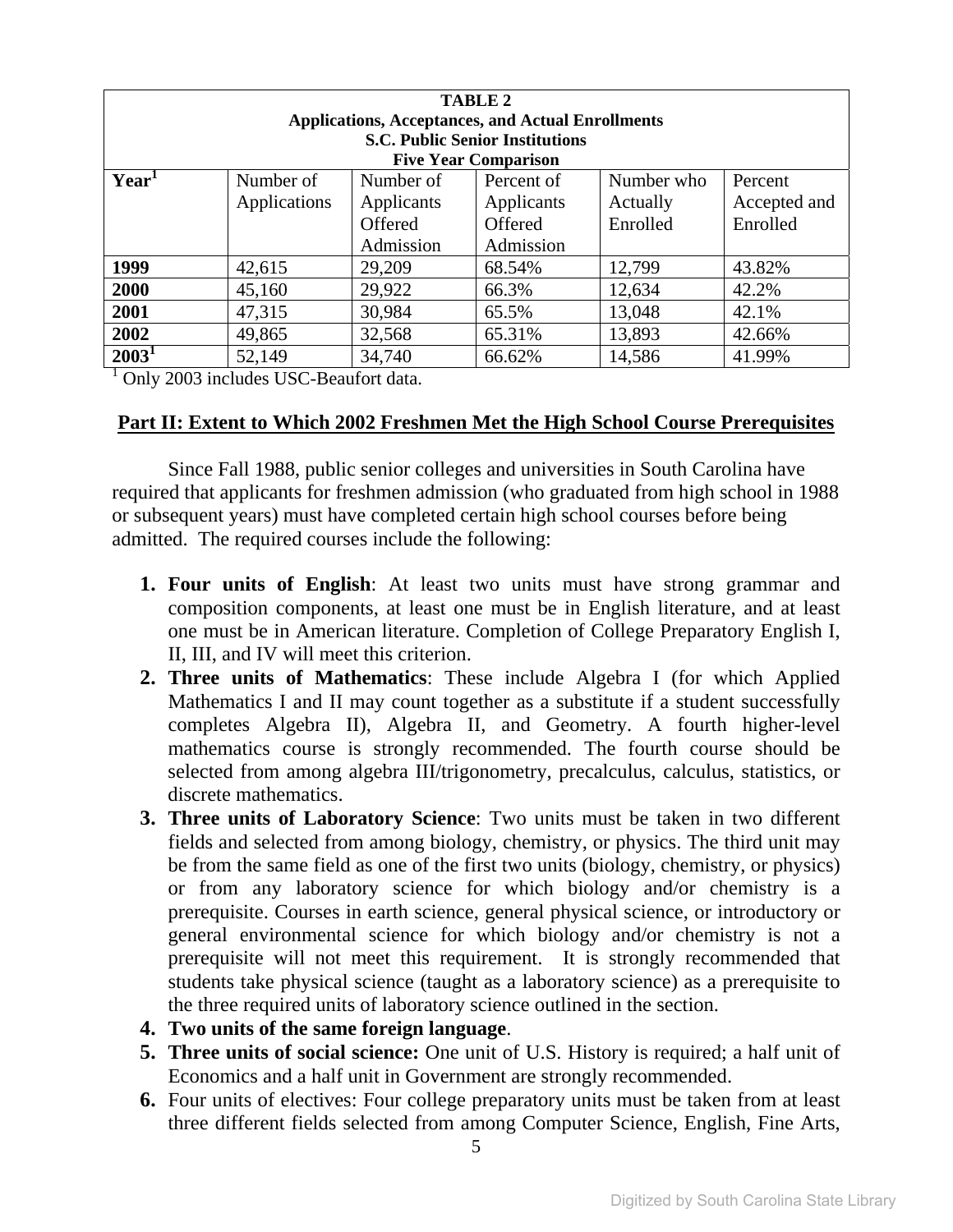Foreign Languages, Humanities, Laboratory Science (excluding earth science, general physical science, general environmental science or other introductory science courses for which biology and/or chemistry is not a prerequisite), Mathematics above the level of Algebra II, and Social Sciences. It is suggested that one unit be in Computer Science which includes programming (i.e., not just keyboarding) and one unit in Fine Arts (appreciation of, history , or performance).

# **7. One unit of physical education or ROTC.**

**NOTE**: Each institution may make exceptions in admitting 1) students who do not meet all of the prerequisites, limited to those individual cases in which the failure to meet one or more prerequisites is due to circumstances beyond the reasonable control of the student or 2) students who have taken the Tech Prep (Applied Academics) courses rather than the required college preparatory curriculum described above and who meet all other institutional admissions criteria.

The proportion of applicable first-time freshmen meeting all of the prerequisites **increased** from 96.36 percent in 2002 to 97.16 percent in 2003. However, the percent of students meeting all of the prerequisites is still below the 1999 average of 98.15 percent. Analysis of the CHEMIS data for the four-year institutions indicates that the majority of students not meeting one or more prerequisites failed to do so in laboratory science.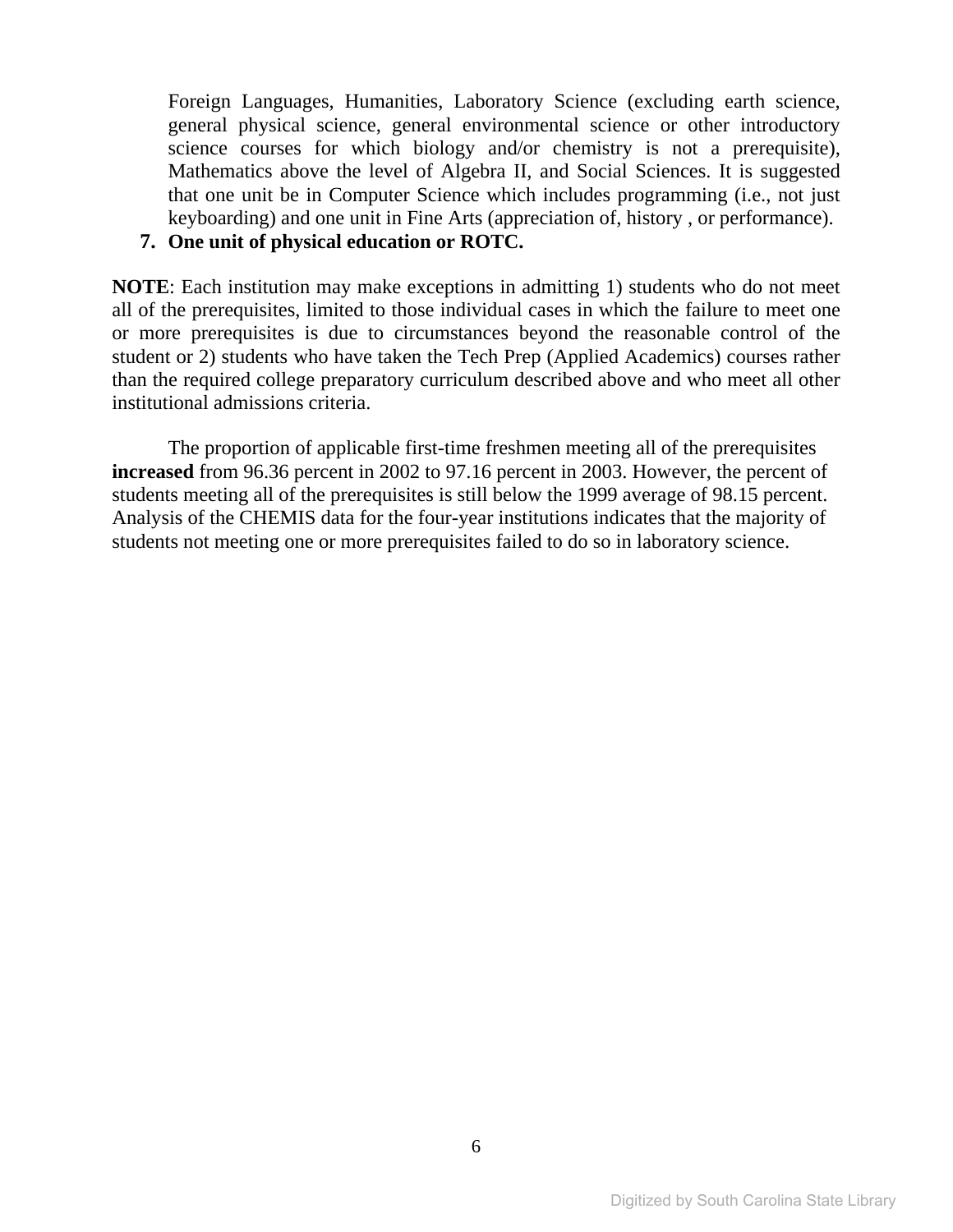| <b>TABLE 3</b><br>Percent of Applicable <sup>1</sup> First-Time Freshmen Meeting High School Course Prerequisites |                                       |                                                           |                                       |                                                           |                                       |                                                                  |  |  |  |
|-------------------------------------------------------------------------------------------------------------------|---------------------------------------|-----------------------------------------------------------|---------------------------------------|-----------------------------------------------------------|---------------------------------------|------------------------------------------------------------------|--|--|--|
| <b>Senior</b><br><b>Institutions</b>                                                                              | 2001<br><b>Applicable</b><br>Freshmen | 2001<br>Percent<br><b>Meeting</b><br><b>Prerequisites</b> | 2002<br><b>Applicable</b><br>Freshmen | 2002<br>Percent<br><b>Meeting</b><br><b>Prerequisites</b> | 2003<br><b>Applicable</b><br>Freshmen | 2003<br><b>Percent</b><br><b>Meeting</b><br><b>Prerequisites</b> |  |  |  |
| The Citadel                                                                                                       | 570                                   | 99.82%                                                    | 520                                   | 100%                                                      | 553                                   | 100%                                                             |  |  |  |
| Clemson                                                                                                           | 2543                                  | 99.13%                                                    | 2,474                                 | 99.84%                                                    | 2,767                                 | 99.78%                                                           |  |  |  |
| Coastal Carolina                                                                                                  | 907                                   | 92.06%                                                    | 1,039                                 | 95.28%                                                    | 1,238                                 | 91.20%                                                           |  |  |  |
| College of Charleston                                                                                             | 1958                                  | 95.18%                                                    | 1,986                                 | 95.37%                                                    | 1,874                                 | 97.20%                                                           |  |  |  |
| <b>Francis Marion</b>                                                                                             | 637                                   | 83.52%                                                    | 745                                   | 92.08%                                                    | 768                                   | 92.97%                                                           |  |  |  |
| Lander                                                                                                            | 489                                   | 89.78%                                                    | 529                                   | 93.57%                                                    | 547                                   | 90.31%                                                           |  |  |  |
| <b>SC</b> State                                                                                                   | 615                                   | 76.75%                                                    | 716                                   | 100%                                                      | 810                                   | 100%                                                             |  |  |  |
| USC-Columbia                                                                                                      | 3194                                  | 96.38%                                                    | 3,486                                 | 97.19%                                                    | 3,491                                 | 97.52%                                                           |  |  |  |
| USC-Aiken                                                                                                         | 440                                   | 91.48%                                                    | 475                                   | 85.68%                                                    | 565                                   | 83.32%                                                           |  |  |  |
| USC-Beaufort**                                                                                                    | N/A                                   | N/A                                                       | N/A                                   | N/A                                                       | 164                                   | 97.62%                                                           |  |  |  |
| <b>USC-Spartanburg</b>                                                                                            | 559                                   | 95.16%                                                    | 638                                   | 97.02%                                                    | 701                                   | 89.66%                                                           |  |  |  |
| Winthrop                                                                                                          | 929                                   | 87.10%                                                    | 1,081                                 | 91.67%                                                    | 1,074                                 | 92.26%                                                           |  |  |  |
| <b>Total Sr. Institutions</b>                                                                                     | 12,841                                | 91.48%                                                    | 13,758                                | 92.53%                                                    | 14,586                                | 94.32%                                                           |  |  |  |
| $USC$ -Lancaster <sup>2</sup>                                                                                     | 46                                    | 100%                                                      | 62                                    | 100%                                                      | 214                                   | 100%                                                             |  |  |  |
| $USC-Beaufort2$                                                                                                   | 45                                    | 88.89%                                                    | 69                                    | 100%                                                      | N/A                                   | N/A                                                              |  |  |  |
| USC-Salkehatchie <sup>2</sup>                                                                                     | 3                                     | 100%                                                      | 10                                    | 100%                                                      | 177                                   | 100%                                                             |  |  |  |
| $USC-Sumter2$                                                                                                     | 60                                    | 100%                                                      | 75                                    | 100%                                                      | 199                                   | 100%                                                             |  |  |  |
| $USC-Union2$                                                                                                      | 8                                     | 87.50%                                                    | 15                                    | 93.33%                                                    | 67                                    | 100%                                                             |  |  |  |
| <b>Total USC Two-Year</b>                                                                                         | $162**$                               | 96.30%**                                                  | $162**$                               | 99.57%**                                                  | 657                                   | 100%                                                             |  |  |  |
| <b>Grand Total</b>                                                                                                | 13,003**                              | 93.89%**                                                  | 13,920**                              | 96.36%**                                                  | 15,243                                | 97.16%                                                           |  |  |  |

\*\* USC-Beaufort numbers were in USC Two-Year Institutions and Grand Total for 2001 and 2002. <sup>1</sup>Not applicable to foreign students, GED students, and students who graduated prior to 1988.

<sup>2</sup>At the USC two-year campuses, the prerequisites are applicable only to those students classified by the institution as baccalaureate-ready and accepted as such.

Analysis of CHEMIS data on which course prerequisites students are not meeting indicate that laboratory science has been the predominant area for the last three years. In 2001-02 the implementation of a third science course prerequisite occurred. This increase in an additional science course appears, from the data, to be the primary reason for the percentage of students not meeting the prerequisites for the last three years.

### **Part III: Indicators of Academic Preparation, Fall 2003**

Act 629 of 1988, *The Cutting Edge,* and Act 359 of 1996 require public senior colleges and universities in South Carolina to report annually to the Commission on the admissions standards for first-time entering freshmen students. Act 359 also requires that the Commission review admissions standards. This report includes the average scores for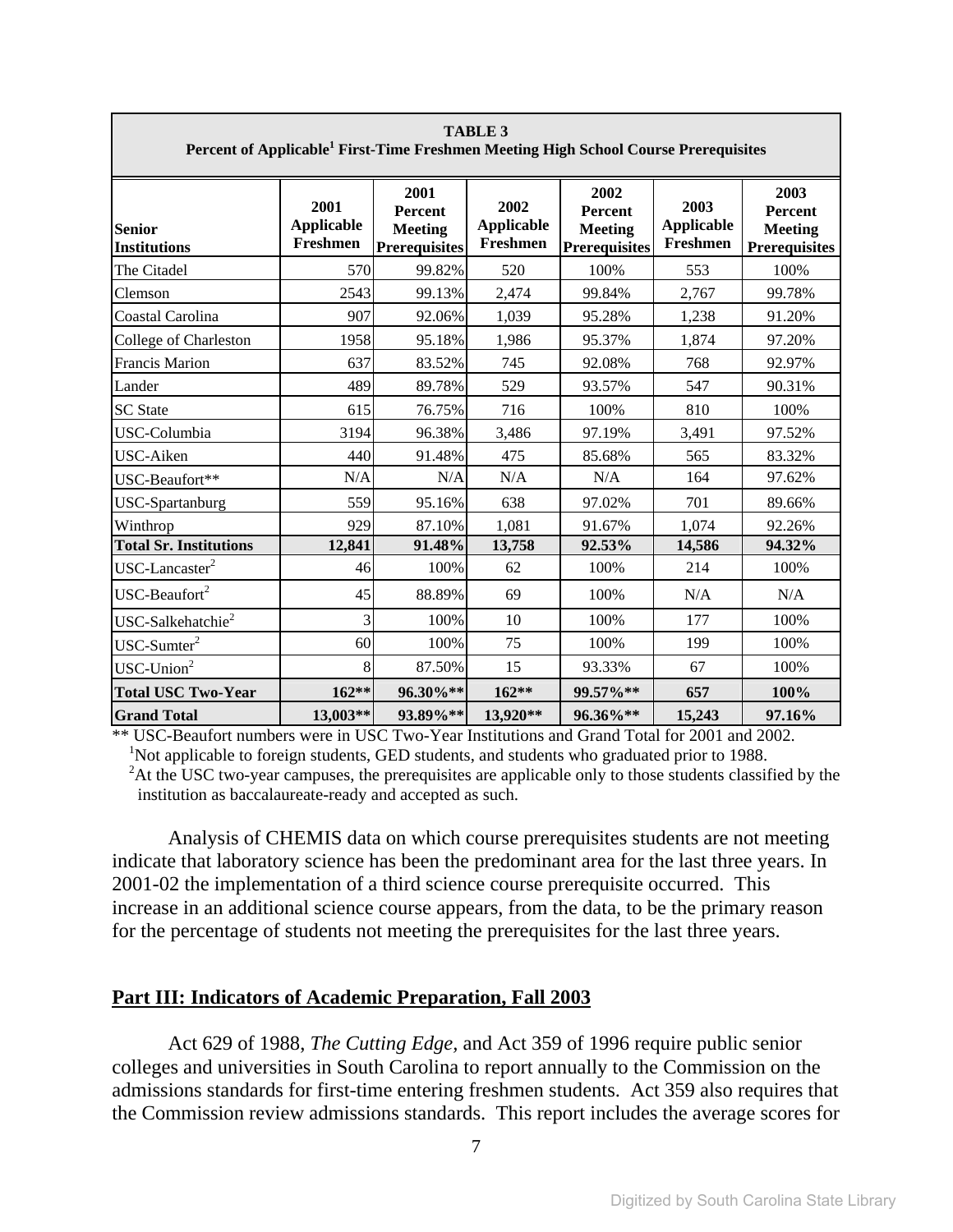all first-time entering freshmen, including those admitted under the regular admission policies of the institution and those who are admitted on a provisional basis (admitted under exceptions to the regular admission policies), foreign students, and students age 22 and above. Scores are submitted separately for each category of in-state students, out-ofstate students, and in-state and out-of-state students combined. However, for this report, only the combined data are displayed. Separate data tables for in-state and out-of-state students in all categories are available upon request or can be found on our web site at <http://www.che400.state.sc.us/web/stats.htm>.

Beginning in 1995, the Commission began using a more inclusive standard of comparison for indicators of academic preparation for entering students. The combined mean for college entrance examinations has been calculated based on the scores of the entire entering freshman class including foreign students, provisional students, students age 22 and above, and students taking the ACT.

Most students attending South Carolina institutions take the SAT rather than the ACT as a college entrance examination. However, South Carolina institutions are beginning to accept more students who have taken the ACT. Since 1994 this report has included both ACT and SAT scores, with the SAT combined mean and the ACT composite score listed separately. The combined means reported separately do not give a true picture of the academic preparation of the total freshman class at each institution.

Because the Commission believes it is important to look at the indicators of academic preparation for the first-time entering freshman class without exclusions, an ACT/SAT combined mean is now calculated for the entire entering freshman class. Scores of students who report only ACT scores have been converted to SAT equivalencies using the ACT-SAT concordance tables developed by the Educational Testing Service (ETS). The converted scores were then averaged with the SAT scores to arrive at an SAT/ACT combined mean.

When ACT scores are converted into SAT equivalents and combined into the mean, the SAT/ACT combined mean is in general slightly lower than the SAT combined mean excluding ACT scores. This is because, in general, more than one SAT combined score (verbal and math) converts into the same ACT score, whereas only one ACT composite score converts to an SAT combined score except at the lowest end of the range. Depending on where students' scores fall within a range, including ACT/SAT equivalencies in the calculation of the mean could increase or decrease the combined mean at that institution.

**Table 4** ranks institutions by institution type and SAT/ACT combined mean. The combined mean including only SAT scores and the percentage of students reporting ACT scores only is also shown on **Table 4**.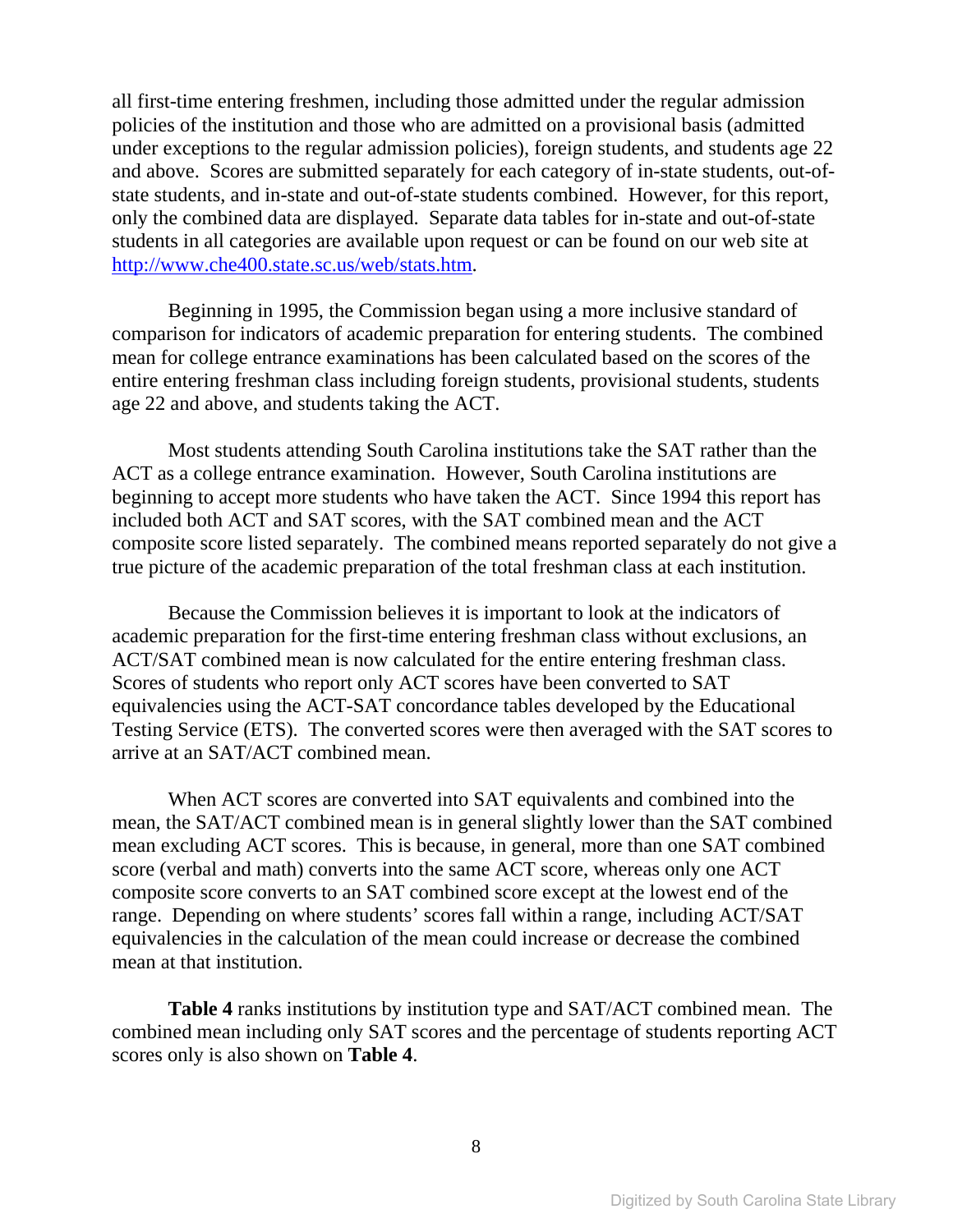| <b>TABLE 4</b><br>SAT/ACT SCORES OF FIRST-TIME ENTERING FRESHMEN, FALL 2003<br>(INCLUDING Foreign and Provisional Students and Students Age 22 and Above)<br>SOUTH CAROLINA PUBLIC SENIOR COLLEGE AND UNIVERSITIES |                                                                                            |                                                                                |                                                                                                                  |  |  |  |
|--------------------------------------------------------------------------------------------------------------------------------------------------------------------------------------------------------------------|--------------------------------------------------------------------------------------------|--------------------------------------------------------------------------------|------------------------------------------------------------------------------------------------------------------|--|--|--|
| <b>INSTITUTION</b>                                                                                                                                                                                                 | SAT & ACT<br>Combined Mean <sup>1</sup><br>Including Foreign,<br>Prov. & Age 22 &<br>Above | SAT (Only)<br>Combined Mean<br>Including<br>Foreign, Prov. &<br>Age 22 & Above | % First-Time<br>Freshmen<br>Including Foreign,<br>Prov. & Age 22 &<br>Above<br>Accepted with<br><b>ACT</b> Score |  |  |  |
| <b>Research Institutions:</b>                                                                                                                                                                                      |                                                                                            |                                                                                |                                                                                                                  |  |  |  |
| 1. Clemson                                                                                                                                                                                                         | 1201                                                                                       | 1203                                                                           | 13.98%                                                                                                           |  |  |  |
| 2. USC-Columbia                                                                                                                                                                                                    | 1142                                                                                       | 1145                                                                           | 17.18%                                                                                                           |  |  |  |
| <b>Average Research Institutions:</b>                                                                                                                                                                              | 1168                                                                                       | 1171                                                                           | 15.77%                                                                                                           |  |  |  |
| Comprehensive Teaching Institutions:                                                                                                                                                                               |                                                                                            |                                                                                |                                                                                                                  |  |  |  |
| 1. The Citadel                                                                                                                                                                                                     | 1100                                                                                       | 1107                                                                           | 15.91                                                                                                            |  |  |  |
| 2. Coastal Carolina                                                                                                                                                                                                | 1038                                                                                       | 1045                                                                           | 20.04                                                                                                            |  |  |  |
| 3. College of Charleston                                                                                                                                                                                           | 1159                                                                                       | 1192                                                                           | 23.10                                                                                                            |  |  |  |
| 4. Francis Marion University                                                                                                                                                                                       | 944                                                                                        | 948                                                                            | 45.96                                                                                                            |  |  |  |
| 5. Lander University                                                                                                                                                                                               | 981                                                                                        | 992                                                                            | 26.50                                                                                                            |  |  |  |
| 6. S.C. State University                                                                                                                                                                                           | 821                                                                                        | 836                                                                            | 26.41                                                                                                            |  |  |  |
| 7. USC-Aiken                                                                                                                                                                                                       | 977                                                                                        | 990                                                                            | 20.88                                                                                                            |  |  |  |
| 8. USC-Beaufort                                                                                                                                                                                                    | 956                                                                                        | 966                                                                            | 16.46                                                                                                            |  |  |  |
| 9. USC-Spartanburg                                                                                                                                                                                                 | 991                                                                                        | 999                                                                            | 26.10                                                                                                            |  |  |  |
| 10. Winthrop                                                                                                                                                                                                       | 1058                                                                                       | 1068                                                                           | 23.37                                                                                                            |  |  |  |
| <b>Average Four-Year Comprehensive Institutions:</b>                                                                                                                                                               | 1031                                                                                       | 1045                                                                           | 24.98                                                                                                            |  |  |  |
|                                                                                                                                                                                                                    | 1037                                                                                       | 1048                                                                           | 23.58                                                                                                            |  |  |  |
| <b>State Average, Senior Institutions:</b><br>1. USC-Sumter                                                                                                                                                        | 949                                                                                        | 989                                                                            | 37.68                                                                                                            |  |  |  |
| 2. USC-Lancaster                                                                                                                                                                                                   | 887                                                                                        | 932                                                                            | 36.44                                                                                                            |  |  |  |
| 3. USC-Union                                                                                                                                                                                                       | 863                                                                                        | 890                                                                            | 37.31                                                                                                            |  |  |  |
| 4. USC-Salkehatchie                                                                                                                                                                                                | 843                                                                                        | 862                                                                            | 23.16                                                                                                            |  |  |  |
|                                                                                                                                                                                                                    | 1082                                                                                       | 1096                                                                           | 29.96%                                                                                                           |  |  |  |
| <b>Average USC Two-Year Regional Campuses</b><br><sup>1</sup> ACT scores converted to SAT equivalencies using the ACT/SAT Concordance Tables.                                                                      |                                                                                            |                                                                                |                                                                                                                  |  |  |  |

**Table 5** presents a comparison of the number of students accepted with ACT scores for 2002 and 2003. This table represents a change in this report which in prior years indicated students reporting ACT scores only. Institutions have indicated that the results reported to CHEMIS are for the highest SAT or ACT scores under which the student is accepted. Ten of the four-year institutions had increases in the percentage of students reporting ACT scores only (+.28 to +46 percent), and two had decreases (-1.5 to -17 percent). Institutions are now reporting only the score that was used for admission. Prior to this several institutions reported both the ACT and SAT scores of students who were admitted. Francis Marion did not submit ACT score data to CHEMIS in prior years. One of USC's two-year regional campuses, USC-Salkehatchie, reported a decrease  $(-1.11$  percent) and three reported increases  $(+8.9$  to  $+10.8$  percent). In general, the overall impact on institutions was minimal  $(+1.4%)$  with the research institutions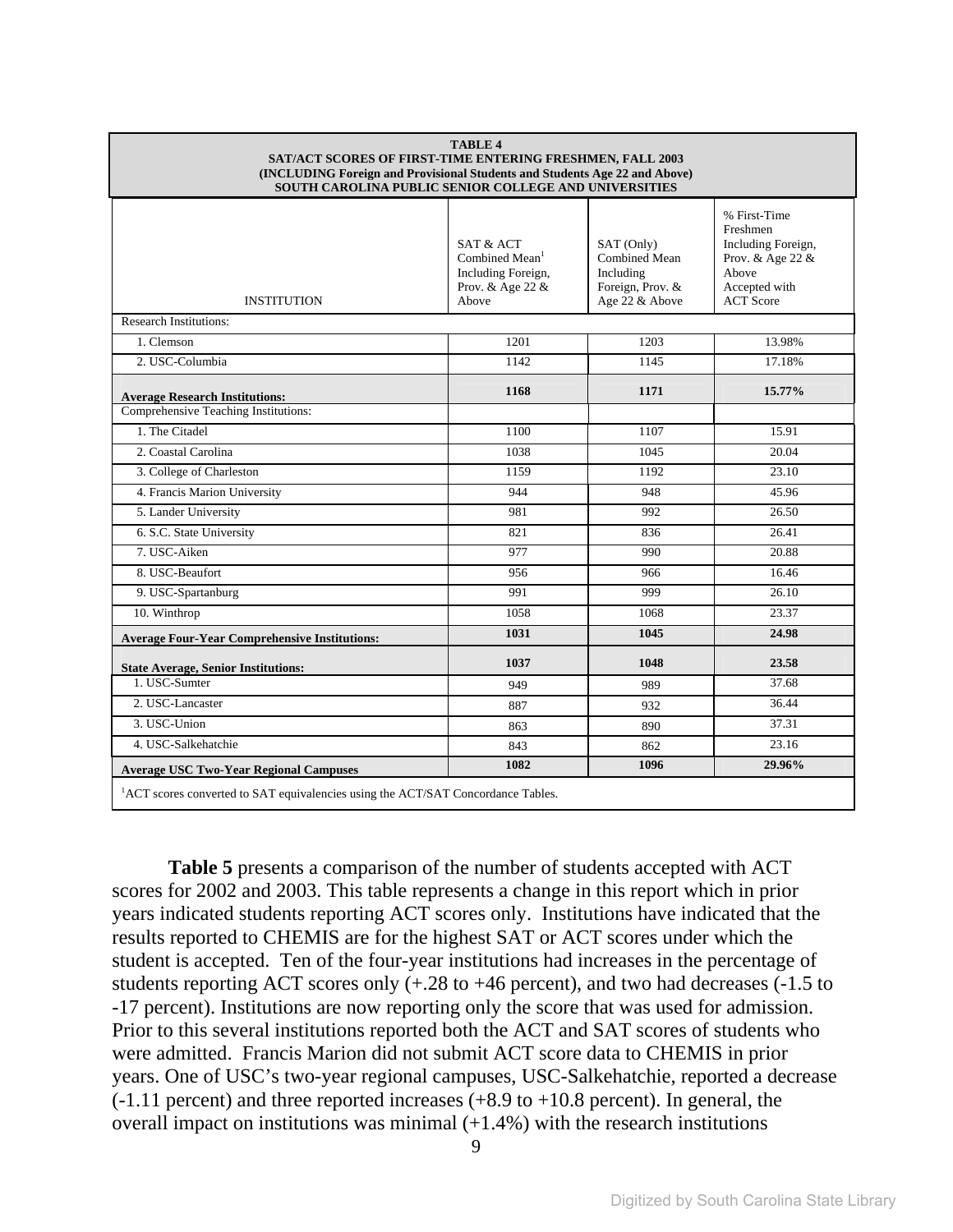showing little change  $(+.7$  percent), the comprehensive teaching institutions showing a larger increase (+13 percent), and the regional two-year campuses having a more modest increase (6.4 percent).

| Table 5<br><b>Comparison of the Percent of Students Accepted using ACT Scores</b><br><b>Academic Years 2002 and 2003</b> |                       |                       |  |  |  |  |
|--------------------------------------------------------------------------------------------------------------------------|-----------------------|-----------------------|--|--|--|--|
|                                                                                                                          | % First-Time          | % First-Time          |  |  |  |  |
|                                                                                                                          | Freshmen Including    | Freshmen Including    |  |  |  |  |
|                                                                                                                          | Foreign, Prov. & Age  | Foreign, Prov. & Age  |  |  |  |  |
|                                                                                                                          | 22 & Above            | 22 & Above            |  |  |  |  |
| <b>INSTITUTION</b>                                                                                                       | <b>Accepted Using</b> | <b>Accepted Using</b> |  |  |  |  |
|                                                                                                                          | ACT in 2002           | ACT in 2003           |  |  |  |  |
| <b>Research Institutions:</b>                                                                                            |                       |                       |  |  |  |  |
| 1. Clemson                                                                                                               | 13.26%                | 13.98%                |  |  |  |  |
| 2. USC-Columbia                                                                                                          | 16.90%                | 17.18%                |  |  |  |  |
| <b>Average Research Institutions:</b>                                                                                    | 15.04%                | 15.77%                |  |  |  |  |
| <b>Comprehensive Teaching Institutions:</b>                                                                              |                       |                       |  |  |  |  |
| 1. The Citadel                                                                                                           | 13.26%                | 15.91%                |  |  |  |  |
| 2. College of Charleston <sup>1</sup>                                                                                    | 40.13%                | $23.10\%$             |  |  |  |  |
| 3. Coastal Carolina University                                                                                           | 21.52%                | 20.04%                |  |  |  |  |
| 4. Lander University                                                                                                     | 25.70%                | 26.50%                |  |  |  |  |
| 5. Francis Marion University <sup>2</sup>                                                                                | 0.00%                 | 45.96%                |  |  |  |  |
| 6. S.C. State University                                                                                                 | 25.83%                | 26.41%                |  |  |  |  |
| 7. USC-Aiken                                                                                                             | 20.28%                | 20.88%                |  |  |  |  |
| 8. USC-Beaufort*                                                                                                         | N/A                   | 16.46%                |  |  |  |  |
| 9. USC-Spartanburg                                                                                                       | 22.99%                | 26.10%                |  |  |  |  |
| 10. Winthrop University                                                                                                  | 22.37%                | 23.37%                |  |  |  |  |
| <b>Average Four-Year Comprehensive Institutions</b>                                                                      | 20.35%*               | 33.37%                |  |  |  |  |
| <b>State Average, Four-Year Research and</b>                                                                             |                       |                       |  |  |  |  |
| <b>Comprehensive Institutions</b>                                                                                        | 21.62%*               | 22.99%                |  |  |  |  |
| <b>USC Two-Year Regional Campuses</b>                                                                                    |                       |                       |  |  |  |  |
| 1. USC-Sumter                                                                                                            | 28.70%                | 37.68%                |  |  |  |  |
| 2. USC-Lancaster                                                                                                         | 26.89%                | 36.44%                |  |  |  |  |
| 3. USC-Union                                                                                                             | 26.50%                | 37.31%                |  |  |  |  |
| 4. USC-Salkehatchie                                                                                                      | 24.27%                | 23.16%                |  |  |  |  |
| 5. USC-Beaufort*                                                                                                         | 11.42%                | N/A                   |  |  |  |  |
| <b>Average USC-Two Year Regional Campuses</b>                                                                            | 23.56%**              | 29.96%                |  |  |  |  |

 $1$ College of Charleston changed the methodology and now reports only the SAT or ACT that student was admitted on rather than both scores that were submitted to the college.

<sup>2</sup> Francis Marion did not report in previous years the ACT scores.

\* Prior years did not include USC-Beaufort numbers in Total Senior Institutions but are included in AY 2003.

**Table 6** compares the SAT/ACT combined mean for each institution for 2001, 2002, and 2003. **Table 6** indicates for the research universities an increase in the average combined SAT/ACT mean for USC-Columbia (21 points) and a one point decrease for Clemson between 2002 and 2003. The four-year comprehensive teaching institution sector indicated a mixture of results. Six of the institutions had increases over 2002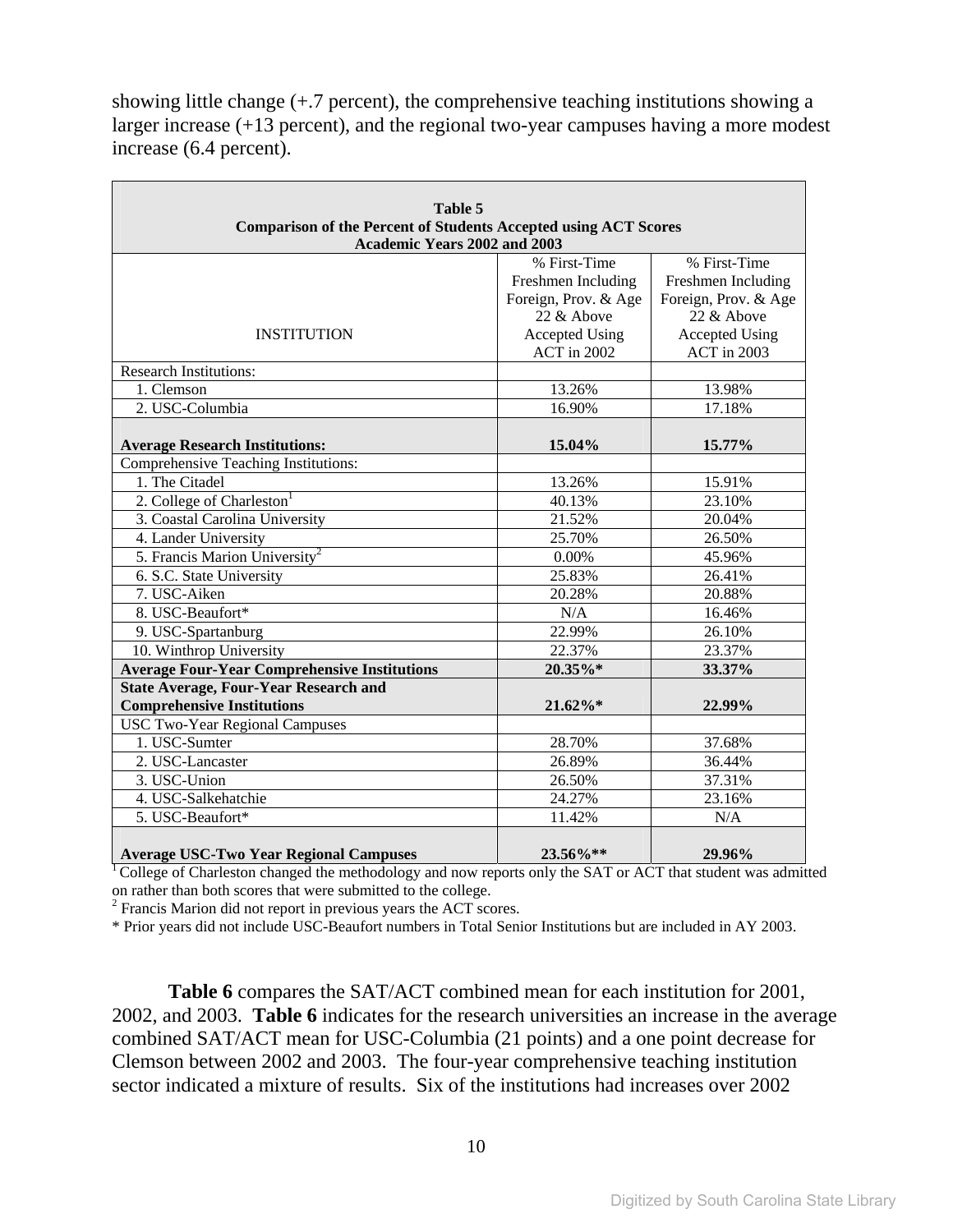scores and four had decreases. Two of the two-year campuses of USC had increases and two had decreases from 2002 SAT/ACT combined scores.

| TABLE 6<br><b>SAT/ACT Scores of First-Time Entering Freshmen</b><br>(Including Foreign, Provisional, and Students Age 22 and Above) |                                                |                                                |                                                |  |  |  |  |  |
|-------------------------------------------------------------------------------------------------------------------------------------|------------------------------------------------|------------------------------------------------|------------------------------------------------|--|--|--|--|--|
| <b>Senior Institutions</b>                                                                                                          | 2001<br><b>SAT/ACT</b><br><b>Combined Mean</b> | 2002<br><b>SAT/ACT</b><br><b>Combined Mean</b> | 2003<br><b>SAT/ACT</b><br><b>Combined Mean</b> |  |  |  |  |  |
| The Citadel                                                                                                                         | 1070                                           | 1072                                           | 1100                                           |  |  |  |  |  |
| Clemson                                                                                                                             | 1188                                           | 1203                                           | 1201                                           |  |  |  |  |  |
| Coastal Carolina                                                                                                                    | 1036                                           | 1043                                           | 1038                                           |  |  |  |  |  |
| College of Charleston                                                                                                               | 1121                                           | 1139                                           | 1159                                           |  |  |  |  |  |
| <b>Francis Marion</b>                                                                                                               | 971                                            | 955                                            | 944                                            |  |  |  |  |  |
| Lander                                                                                                                              | 985                                            | 972                                            | 981                                            |  |  |  |  |  |
| S.C. State                                                                                                                          | 829                                            | 846                                            | 821                                            |  |  |  |  |  |
| USC-Columbia                                                                                                                        | 1110                                           | 1121                                           | 1142                                           |  |  |  |  |  |
| USC-Aiken                                                                                                                           | 987                                            | 987                                            | 977                                            |  |  |  |  |  |
| <b>USC-Beaufort</b>                                                                                                                 | N/A                                            | N/A                                            | 956                                            |  |  |  |  |  |
| USC-Spartanburg                                                                                                                     | 949                                            | 967                                            | 991                                            |  |  |  |  |  |
| Winthrop                                                                                                                            | 1053                                           | 1047                                           | 1058                                           |  |  |  |  |  |
| <b>USC Two-Year</b>                                                                                                                 | 2001                                           | 2002                                           | 2003                                           |  |  |  |  |  |
| <b>USC-Lancaster</b>                                                                                                                | 890                                            | 865                                            | 887                                            |  |  |  |  |  |
| <b>USC Beaufort</b>                                                                                                                 | 931                                            | 889                                            | N/A                                            |  |  |  |  |  |
| USC-Salkehatchie                                                                                                                    | 845                                            | 872                                            | 843                                            |  |  |  |  |  |
| <b>USC-Sumter</b>                                                                                                                   | 961                                            | 956                                            | 949                                            |  |  |  |  |  |
| <b>USC-Union</b>                                                                                                                    | 839                                            | 857                                            | 863                                            |  |  |  |  |  |

# **Part IV: Provisionally Admitted Students**

Two types of admission may be offered to a degree-seeking student upon admission to an institution. Applicants who meet the institution's minimum admission criteria and who are offered admission are classified as regular students. Applicants who do not meet the institution's regular admission requirements but who are offered admission using alternative criteria are classified as provisional students.

**Table 7** shows provisional freshmen as a percent of total first-time entering freshmen for Fall 2003 for each institution and overall.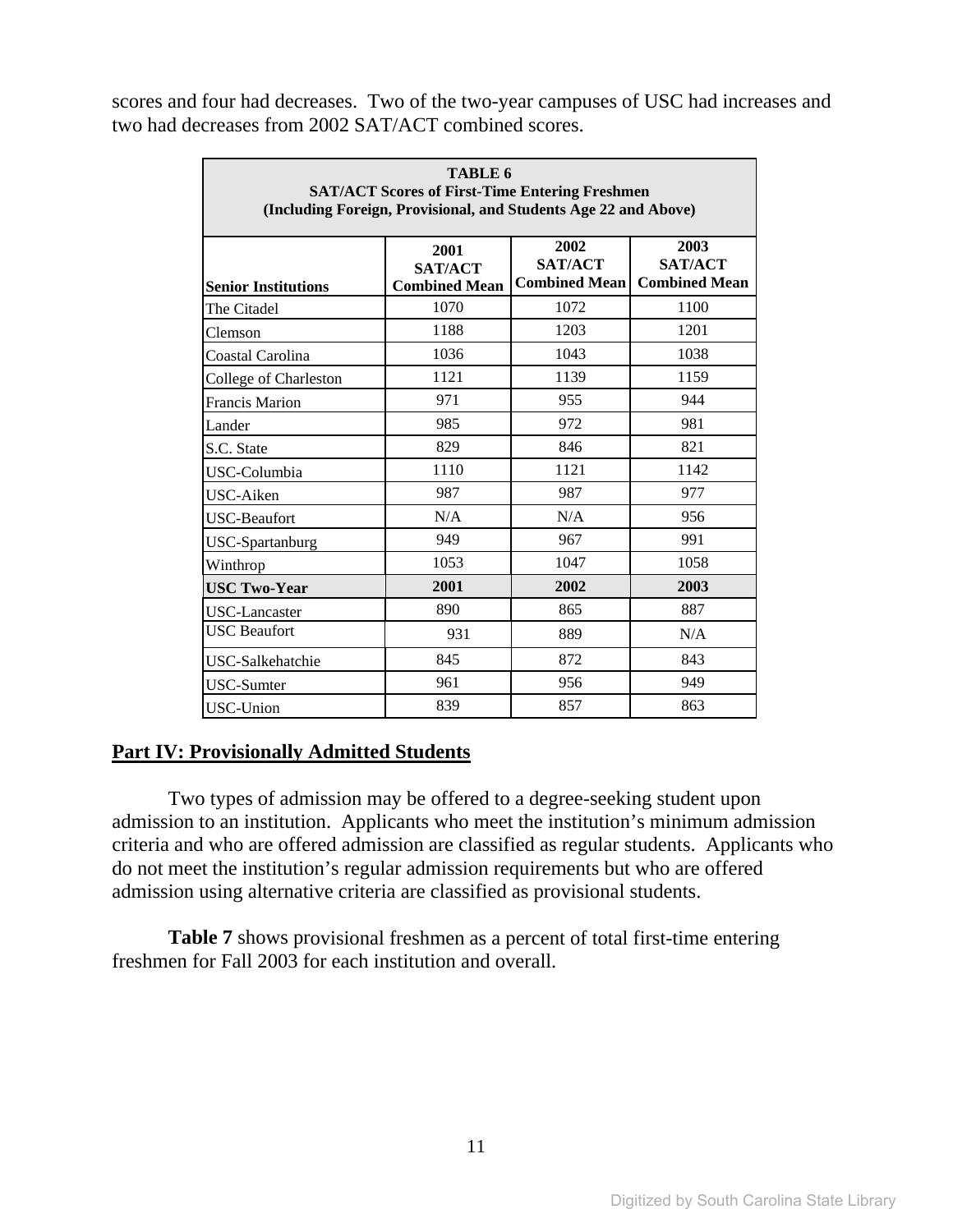| TABLE 7<br><b>Provisional Freshmen as a Percent of Total First-Time Freshmen</b><br><b>Fall 2003</b> |                                     |                         |                        |  |  |  |  |
|------------------------------------------------------------------------------------------------------|-------------------------------------|-------------------------|------------------------|--|--|--|--|
| <b>Senior Institutions</b>                                                                           | <b>Total First-Time</b><br>Freshmen | Provisional<br>Freshmen | Percent<br>Provisional |  |  |  |  |
| Clemson                                                                                              | 2,767                               | $\theta$                | $0\%$                  |  |  |  |  |
| USC-Columbia                                                                                         | 3,491                               | 152                     | 4.35%                  |  |  |  |  |
| <b>Total Research Institutions</b>                                                                   | 6,258                               | 152                     | 2.43%                  |  |  |  |  |
| The Citadel                                                                                          | 553                                 | 31                      | 5.60%                  |  |  |  |  |
| Coastal Carolina                                                                                     | 1.272                               | 112                     | 8.81%                  |  |  |  |  |
| Coll. of Charleston                                                                                  | 1,874                               | 201                     | 10.73%                 |  |  |  |  |
| <b>Francis Marion</b>                                                                                | 768                                 | 74                      | 9.63%                  |  |  |  |  |
| Lander                                                                                               | 547                                 | 70                      | 12.80%                 |  |  |  |  |
| S.C. State                                                                                           | 810                                 | $\Omega$                | 0%                     |  |  |  |  |
| USC-Aiken                                                                                            | 565                                 | 1                       | 0.17%                  |  |  |  |  |
| <b>USC-Beaufort</b>                                                                                  | 164                                 | 103                     | 62.80%                 |  |  |  |  |
| <b>USC-Spartanburg</b>                                                                               | 701                                 | 17                      | 2.43%                  |  |  |  |  |
| Winthrop                                                                                             | 1,074                               | 89                      | 8.29%                  |  |  |  |  |
| <b>Total Four-Year Comprehensive</b>                                                                 | 8,328                               | 698                     | 8.38%                  |  |  |  |  |
| <b>Total Senior Institutions</b>                                                                     | 14,586                              | 850                     | 5.83%                  |  |  |  |  |
| <b>USC-Lancaster</b>                                                                                 | 214                                 | 133                     | 62.15%                 |  |  |  |  |
| USC-Salkehatchie                                                                                     | 177                                 | 137                     | 77.40%                 |  |  |  |  |
| <b>USC-Sumter</b>                                                                                    | 199                                 | 122                     | 61.31%                 |  |  |  |  |
| <b>USC-Union</b>                                                                                     | 67                                  | 40                      | 59.70%                 |  |  |  |  |
| <b>Total USC Two-Year</b>                                                                            | 657                                 | 432                     | 65.57%                 |  |  |  |  |
| <b>Grand Total</b>                                                                                   | 15,243                              | 1282                    | 8.41%                  |  |  |  |  |

Of the public senior institutions, USC-Beaufort enrolled the largest proportion of freshmen admitted on a provisional basis with 62.80 percent. The USC-Beaufort percentage is similar to the percentages of its former sister two-year campuses. Clemson and SC State University enrolled no provisional students in 2003 and USC-Aiken enrolled only 0.17 percent (one student).

At its meeting on August 25, 1997, the Commission approved several recommendations for the institutions to take under consideration regarding provisional students. Among these were two which relate to the data presented in **Table 7**:

- Research universities should limit provisional admissions to no more than 10 percent of the first-time entering freshman class.
- Four-year teaching universities should limit provisional admissions to no more than 15 percent of the first-time entering freshman class.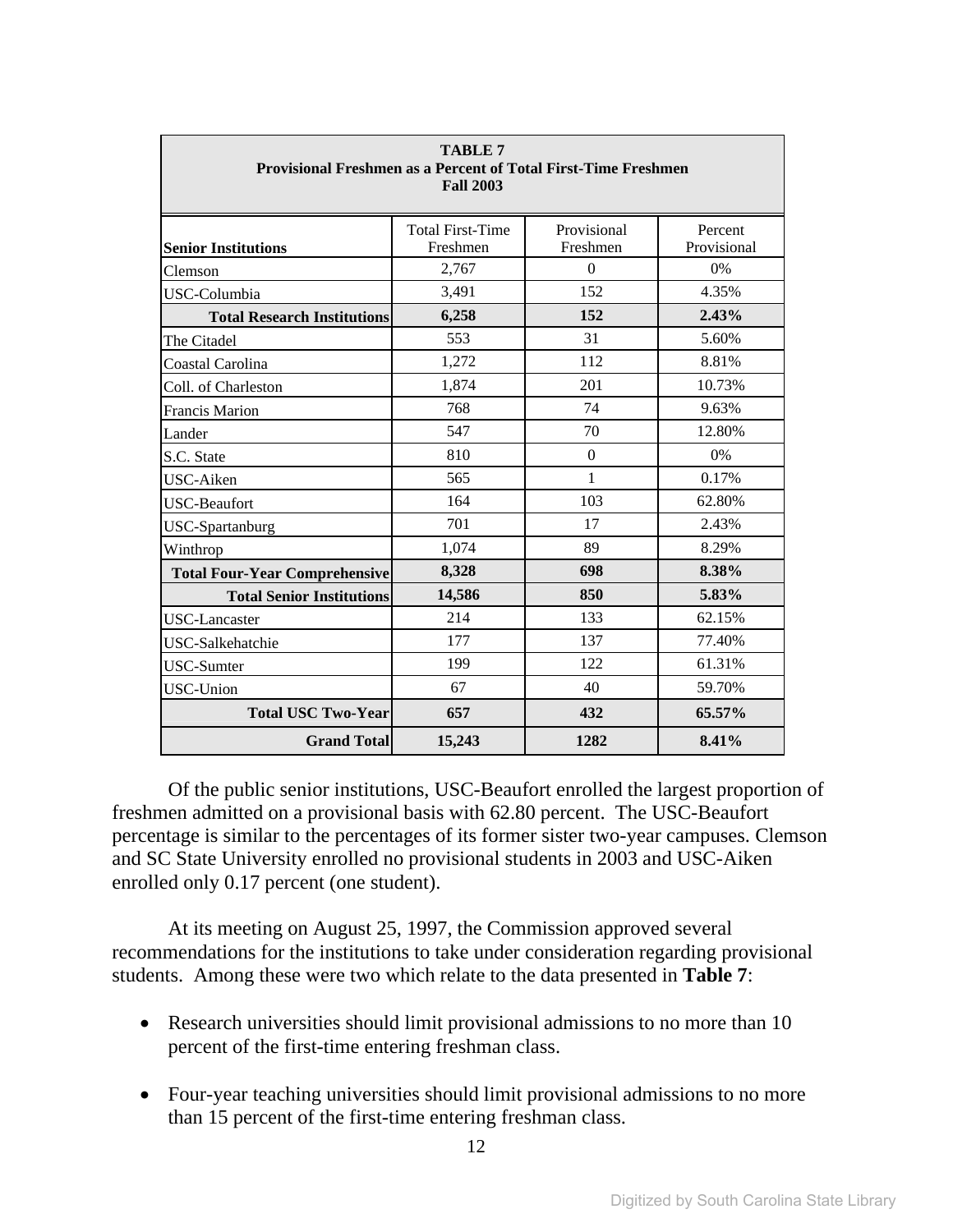As can be seen from the data presented in **Table 7**, in 2003 the two research universities are in compliance with the recommended 10 percent cap and all of the fouryear institutions are in compliance with the recommended 15 percent cap, except for USC-Beaufort at 62.80 percent enrollment of freshmen who do not meet regular admission standards..

Trend data for provisional admissions for the last five years for the four-year comprehensive institutions are shown below:

|                          | 1999   | 2000       | 2001   | 2002       | 2003  |
|--------------------------|--------|------------|--------|------------|-------|
| The Citadel              | 0.0%   | 5.4%       | 8.6%   | 8.7%       | 5.6%  |
| Coastal Carolina         | 19.1%  | 18.1%      | 13.8%  | 11.9%      | 8.8%  |
| College of Charleston    | 13.4%  | 7.2%       | 7.0%   | 8.9%       | 10.7% |
| <b>Francis Marion</b>    | 11.6%  | 8.9%       | 19.0%  | 11.5%      | 9.6%  |
| <b>Lander University</b> | 12.1%  | 11.3%      | 10.2%  | 8.7%       | 12.8% |
| S.C. State University    | 3.4%   | 0.0%       | 0.0%   | $0\%$      | $0\%$ |
| USC-Beaufort*            | 38.6%* | $67.2\%$ * | 58.6%* | $45.1\%$ * | 62.8% |
| USC-Aiken                | 0.4%   | 0.0%       | 0.0%   | .2%        | .17%  |
| USC-Spartanburg          | 1.8%   | 1.6%       | 12.8%  | 6.3%       | 2.4%  |
| Winthrop University      | 9.1%   | 7.7%       | 4.6%   | 7.9%       | 8.3%  |

\* USC-Beaufort scores for 1999-2002 are for two-year sector status

These data indicate that the percentage of provisional students admitted to the four-year comprehensive institutions has remained relatively stable over the last five years. Coastal Carolina University was able to bring its admission of these students within the recommended levels by 2001 and has continued to reduce the percentage since 1999. Francis Marion only exceeded the 15 percent cap in 2001. USC-Beaufort has just attained four-year status and will need to reduce the number of provisional students it accepts to meet the Commission's recommended levels for comprehensive institutions.

USC applies the same admissions standards used at its main campus to students who apply to a USC two-year campus and who are classified by the institution as baccalaureate-ready students. Because these admissions standards are applicable only to those baccalaureate-ready freshmen, more than one-half of the entering freshmen at the USC two-year campuses are classified as provisional students. The trend data for five years is presented below and shows a general pattern of approximately 60 percent provisionally admitted students with 2003 reaching a maximum of greater than 65 percent.

| USC Two-Year             | 1999   | <b>2000</b> | 2001      | 2002   | 2003   |
|--------------------------|--------|-------------|-----------|--------|--------|
| Campuses                 |        |             |           |        |        |
| <b>Annual Percentage</b> | 54.12% | 64.26%      | $62.71\%$ | 59.55% | 65.57% |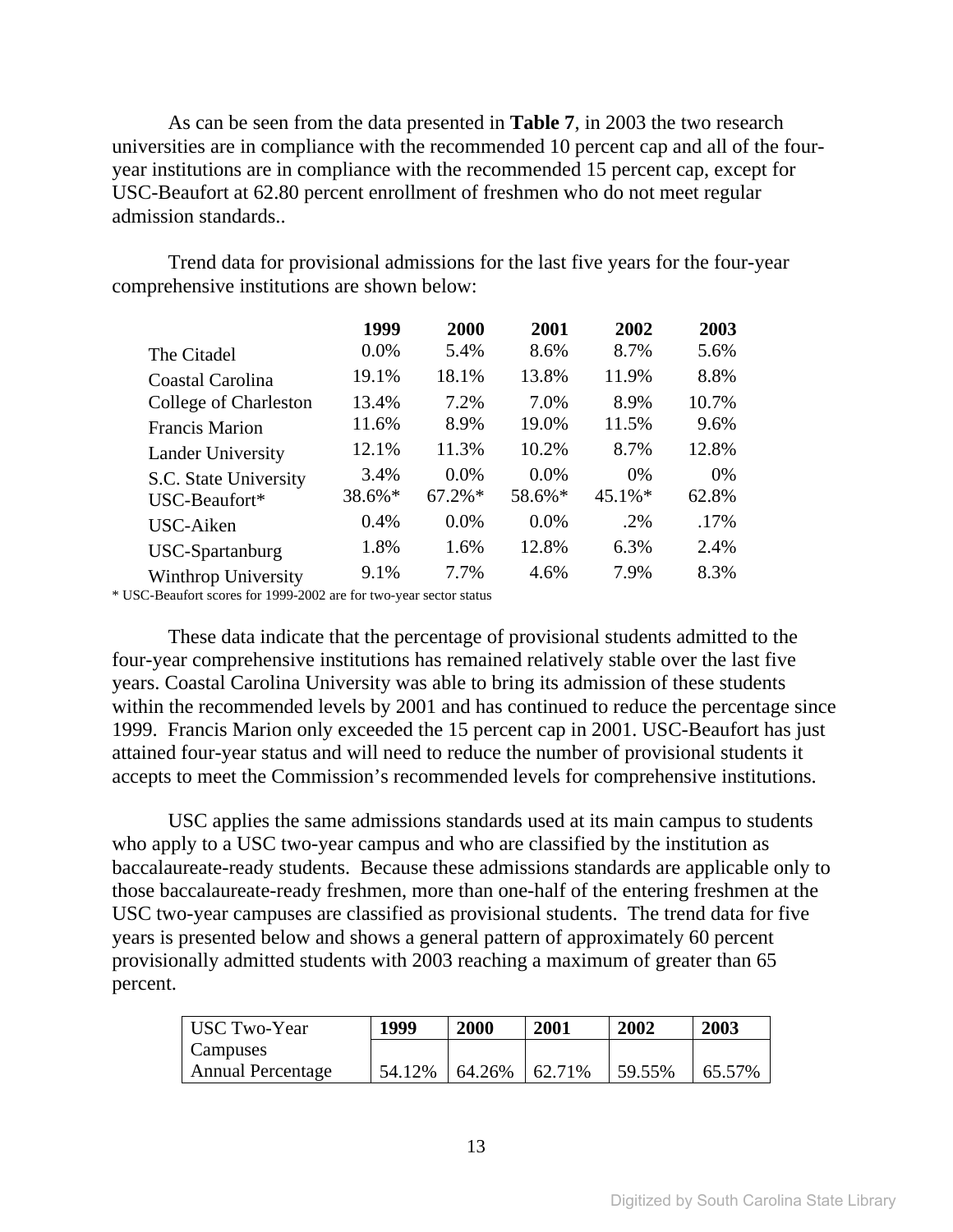#### **Part V: Fall 2003 Minimum Admission Standards**

A component of Act 629 of 1988 requires the Commission to work with public institutions of higher learning in the State to ensure that minimal admission standards are maintained by the institutions. The publication and dissemination of minimal admission standards was recommended by external consultants who argued that unless students had a clear sense of what institutional expectations are, they could not rise to meet these expectations. In 1988 each institution was required to specify annually the minimum approximate SAT score (combined math and verbal) that is required of most applicants for admission as freshmen. In 1993 the Commission approved the collection of additional data to include minimum ACT scores when these were submitted in lieu of SAT scores.

It is important to note that these minimum admissions standards are approximate. Some institutions use a predictive equation to determine which students to admit. At these institutions, the minimum required scores will vary somewhat depending on the value and weight of the other elements in the admissions formula. For this reason, the minimum SAT and ACT scores reported by the institutions as required for admission are to be used as guideposts for students aspiring to admission to any given institution.

During the past few years institutions have been reporting that they no longer use class rank to set the approximate minimum SAT/ACT score but instead use the Grade Point Average (GPA) of the core high school college prep curriculum. In order to more accurately report the approximate minimum SAT/ACT score for the institutions, the Commission requested information on which method an institution used to set the minimum score and to report this information for this report. These data are separated out into two tables indicating institutions that use class rank (**Table 8**) and those that use core GPA (**Table 9**). The College of Charleston, USC-Spartanburg, and Winthrop University report using both forms in setting their approximate minimum scores.

The approximate SAT and ACT score requirements reported by each institution using class rank for Fall 2003 are shown on **Table 8**.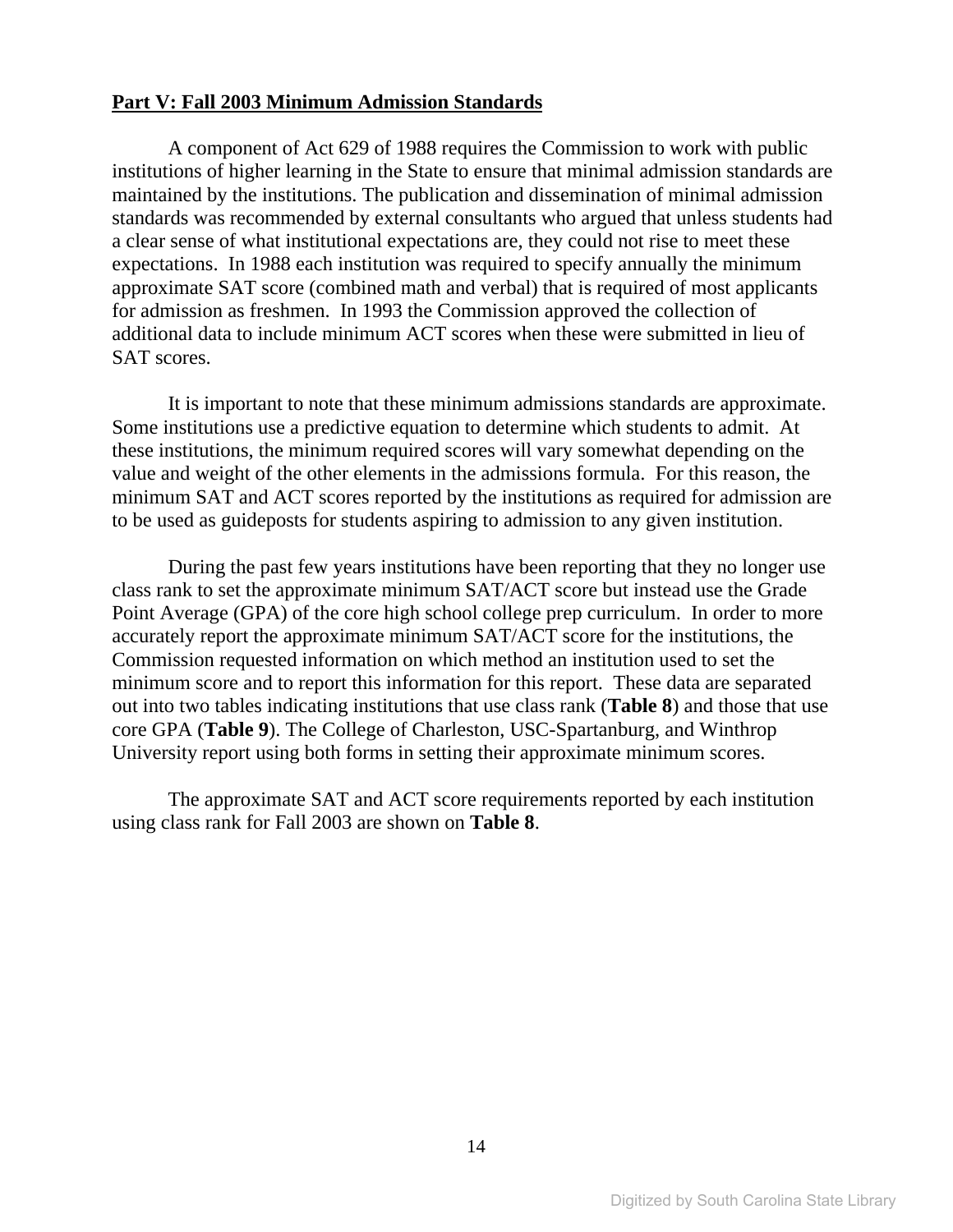| <b>TABLE 8</b><br><b>ADMISSION REQUIREMENTS</b><br>APPROXIMATE <sup>1</sup> MINIMUM SAT SCORE (COMBINED) AND<br>MINIMUM ACT SCORE REQUIREMENTS FOR<br><b>FIRST-TIME ENTERING FRESHMEN</b><br>2004 |            |            |            |            |            |            |                           |                |
|---------------------------------------------------------------------------------------------------------------------------------------------------------------------------------------------------|------------|------------|------------|------------|------------|------------|---------------------------|----------------|
| <b>High School Class Rank</b><br>Between Top 20%<br><b>Predictive</b><br><b>Between Top 50%</b><br>Equation <sup>1</sup><br>$&$ Top 50%<br>& Top 80%<br><b>Top 20%</b>                            |            |            |            |            |            |            |                           |                |
| Institution                                                                                                                                                                                       | <b>SAT</b> | <b>ACT</b> | <b>SAT</b> | <b>ACT</b> | <b>SAT</b> | <b>ACT</b> | Yes                       | $\rm No$       |
| The Citadel                                                                                                                                                                                       | 920        | 20         | 920        | 20         | 920        | 20         |                           | $\overline{X}$ |
| Clemson                                                                                                                                                                                           | 1130       |            | 1270       |            | 1580       |            | $\boldsymbol{\mathrm{X}}$ |                |
| College of Charleston                                                                                                                                                                             | 1080       | 24         | 1180       | 27         | 1310       | 28         | $\mathbf X$               |                |
| Lander $2$                                                                                                                                                                                        | 900        | 18         | 1000       | 21         | 1110       | 24         | $\overline{X}$            |                |
| S.C. State University                                                                                                                                                                             | 830        | 17         | 830        | 17         | 830        | 17         |                           | X              |
| <b>USC-Spartanburg</b>                                                                                                                                                                            | 850        | 18         | 850        | 18         | 850        | 18         | $\overline{X}$            |                |
| Winthrop                                                                                                                                                                                          | 900        | 19         | 1000       | 22         | 1100       | 24         |                           | X              |

1. Some institutions use predictive equations, formulas which combine elements such as high school class rank and/or high school grade point ratios and/or SAT or ACT scores, to determine which students to admit. At these institutions, the minimum required scores will vary somewhat depending on the value and weight of the other elements in the formula.

2. Lander University has set a minimum score for admission of 700 for SAT and/or 14 ACT. This change reflects an effort to produce a better, more successful first year freshman.

The approximate SAT and ACT score requirements reported by each institution using core GPA for Fall 2003 are shown on **Table 9**.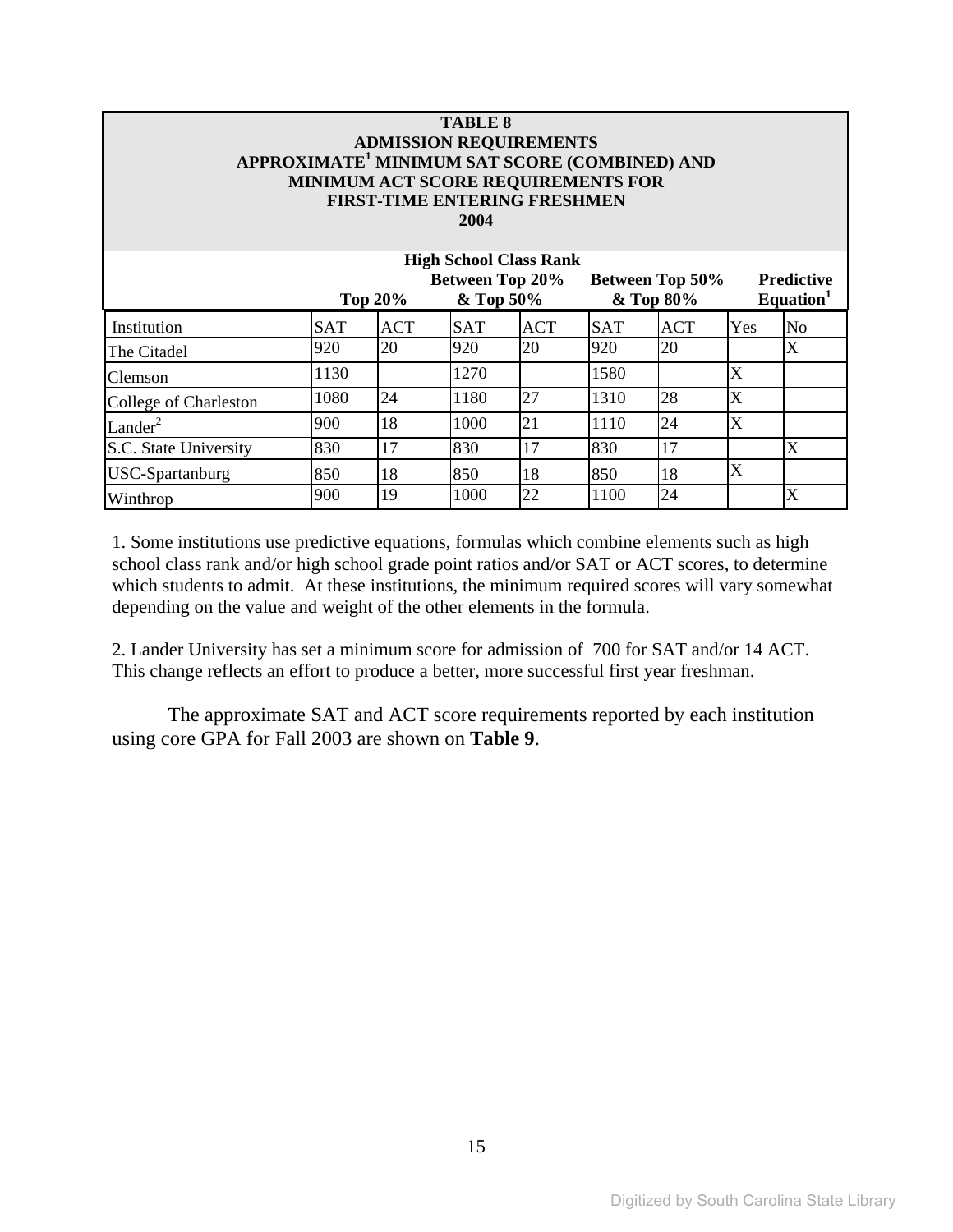#### **TABLE 9 ADMISSION REQUIREMENTS APPROXIMATE MINIMUM SAT SCORE (COMBINED) AND MINIMUM ACT SCORE REQUIREMENTS FOR FIRST-TIME ENTERING FRESHMEN 2004**

| Institution               |         | <b>High School Core GPA and</b><br><b>Minimum SAT/ACT score</b> | Predictive<br>Equation <sup>1</sup> |                        |                |                |
|---------------------------|---------|-----------------------------------------------------------------|-------------------------------------|------------------------|----------------|----------------|
|                           |         | <b>Core GPA</b><br>2.0                                          | <b>Core GPA</b><br>3.0              | <b>Core GPA</b><br>4.0 | Yes            | N <sub>o</sub> |
| <b>Clemson University</b> | SAT/ACT |                                                                 | 1180                                | 1070                   | $\overline{X}$ |                |
| Coastal Carolina          | SAT/ACT | 920/20                                                          | 900/19                              | 900/19                 |                | $\mathbf X$    |
| College of Charleston     | SAT/ACT | 1310/28                                                         | 1170/26                             | 1060/23                | X              |                |
| Francis Marion            | SAT/ACT | 900                                                             | 800                                 | 800                    |                | X              |
| <b>USC</b> Columbia       | SAT/ACT | 1250/28                                                         | 950/20                              | 700/15                 | X              |                |
| USC Aiken $3$             | SAT/ACT | 1000/21                                                         | 800/17                              | 800/17                 | X              |                |
| <b>USC Beaufort</b>       | SAT/ACT | $-$                                                             | $-$                                 | $-$                    | X              |                |
| <b>USC</b> Spartanburg    | SAT/ACT | 850/18                                                          | 850/18                              | 850/18                 | X              |                |
| Winthrop University       | SAT/ACT | 1110/24                                                         | 1000/22                             | 900/19                 |                | X              |
| <b>USC</b> Lancaster      | SAT/ACT | 1250/28                                                         | 950/20                              | 700/15                 | X              |                |
| <b>USC Salkehatchie</b>   | SAT/ACT | 1250/28                                                         | 950/20                              | 700/15                 | X              |                |
| <b>USC</b> Sumter         | SAT/ACT | 1250/28                                                         | 950/20                              | 700/15                 | $\mathbf X$    |                |
| <b>USC</b> Union          | SAT/ACT | 1250/28                                                         | 950/20                              | 700/15                 | $\mathbf X$    |                |

1. Some institutions use predictive equations, formulas which combine elements such as high school class rank and/or high school grade point ratios and/or SAT or ACT scores, to determine which students to admit. At these institutions, the minimum required scores will vary somewhat depending on the value and weight of the other elements in the formula.

2. S.C. State University indicates it is using a sliding scale in its predictive equation that includes quality of high school, student GPA, rank in school, quality of coursework, and test scores.

3. USC-Aiken has identified two significant variables that are utilized in a regression formula which establishes a Predicted Grade Point Average (PGPA), for entering freshmen. These variables are SAT scores and the high school GPA of college prep courses. Of these two variables, the high school GPA of college prep courses is the most important and has more weight in the formula.